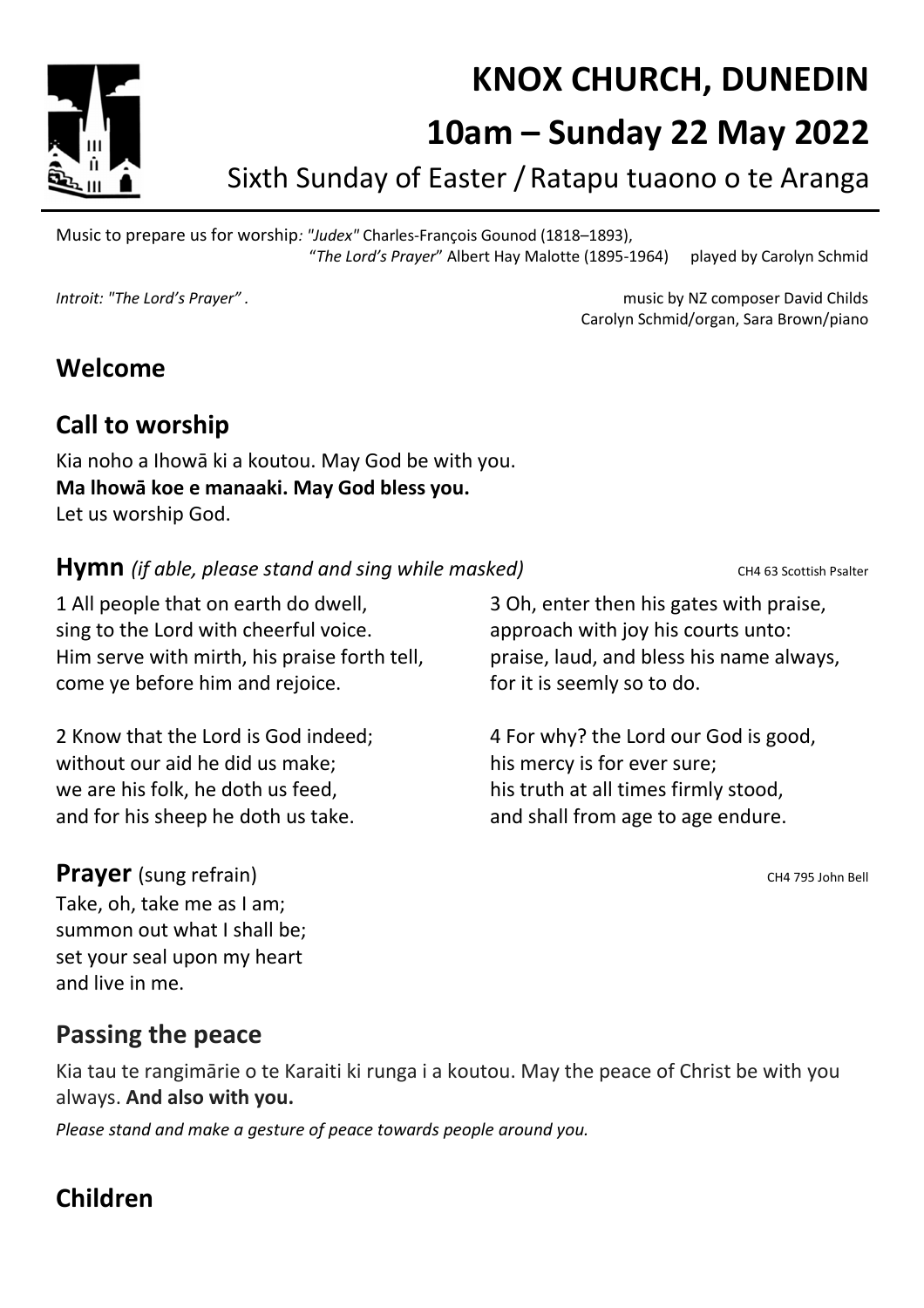#### **Hymn** (If able, please stand and sing while masked) Traditional

He hōnore, he korōria. Maungārongo ki te whenua Whakaaro pai e Ki ngā tangata katoa. Ake ake, ake ake, Āmine. Te Atua, te piringa Toku oranga.

Honour and glory to God. Peace to the land May good thoughts Come to all people. Forever, forever, Amen. The Lord is my refuge And my life

#### First reading: Revelation 21:10, 22-22:5

Hear what the Spirit is saying to the Church. Thanks be to God.

#### Second reading: John 14:23-29,

This is the Gospel of Jesus Christ. Praise to Christ the Word.

#### Anthem

"If ye love me, keep my commandments" text John 14:5, music by Peter Aston (1938-2013) Carolyn Schmid/organ

#### Sermon

**Hymn** (If able, please stand and sing while masked) music John Hughes CH4 167 William Williams

1 Guide me, O thou great Jehovah, pilgrim through this barren land; I am weak, but thou art mighty; hold me with thy powerful hand: Bread of heaven, Bread of heaven, feed me till my want is o'er, Feed me till my want is o'er.

2 Open now the crystal fountain whence the healing stream doth flow; let the fire and cloudy pillar lead me all my journey through; strong Deliverer, strong Deliverer, be thou still my strength and shield, be thou still my strength and shield.

3 When I tread the verge of Jordan, bid my anxious fears subside! Death of death, and hell's destruction, land me safe on Canaan's side! Songs of praises, songs of praises, I will ever give to thee, I will ever give to thee.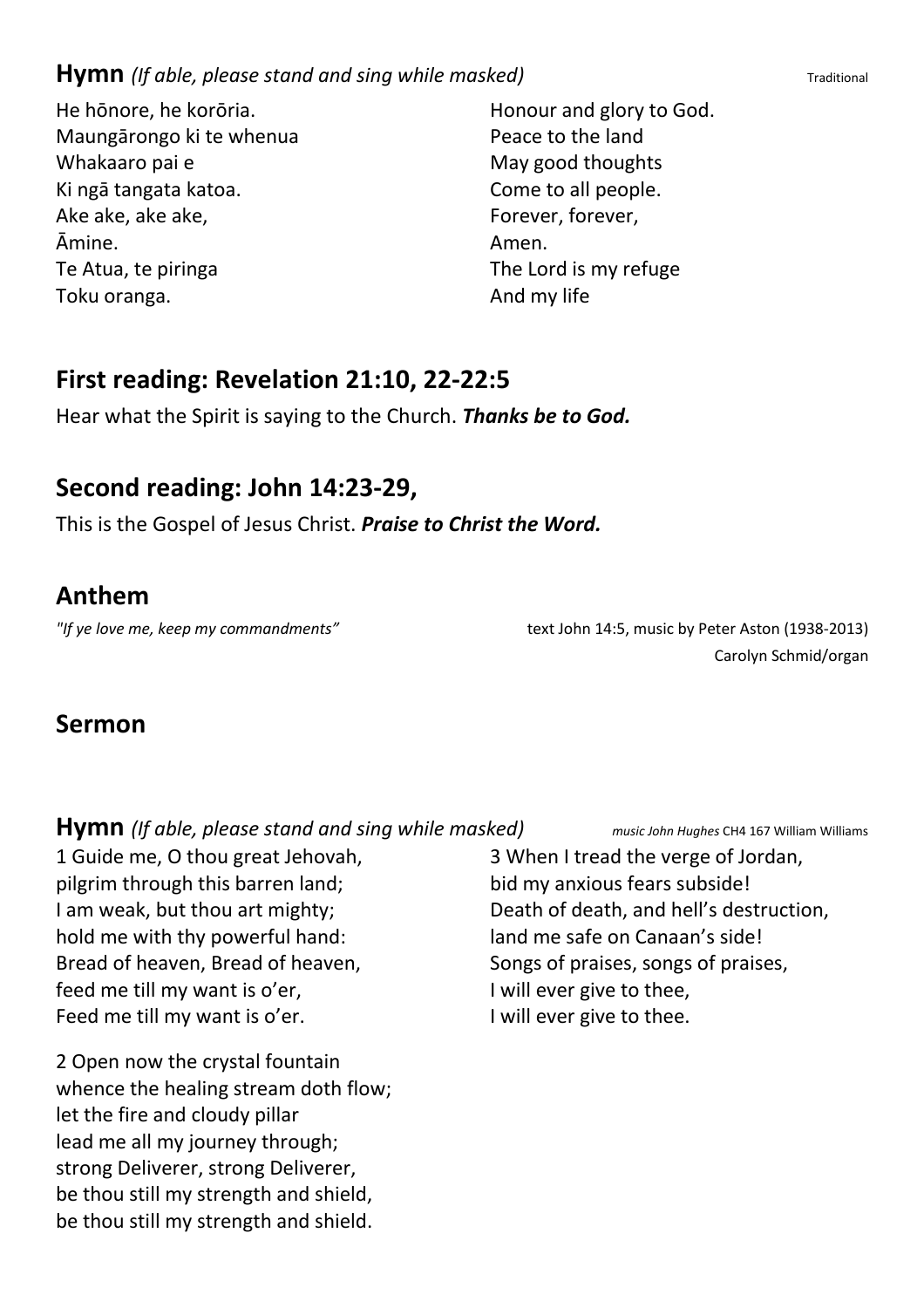# Prayers for others followed by the Lord's Prayer

- Our Father in heaven, hallowed be your name, your kingdom come, your will be done, on earth as in heaven. Give us today our daily bread. Forgive us our sins as we forgive those who sin against us. Save us from the time of trial and deliver us from evil. For the kingdom, the power, and the glory are yours now and forever. Amen. E tō mātou Matua i te rangi
- Kia tapu tōu Ingoa. Kia tae mai tōu rangatiratanga. Kia meatia tāu e pai ai ki runga ki te whenua, kia rite anō ki tō te rangi. Hōmai ki a mātou āianei he taro mā mātou mō tēnei rā. Murua ō mātou hara, Me mātou hoki e muru nei i ō te hunga e hara ana ki a mātou. Āua hoki mātou e kawea kia whakawaia; Engari whakaorangia mātou i te kino: Nōu hoki te rangatiratanga, te kaha, me te korōria, Āke āke āke. Āmine.

### **Notices**

## Dedication of offering (if able, please stand and remain standing)

#### Hymn (If able, please stand and sing while masked) music: R H Pritchard CH4 519 Charles Wesley

1 Love divine, all loves excelling, joy of heaven, to earth come down, fix in us thy humble dwelling, all thy faithful mercies crown. Jesus, thou art all compassion, pure, unbounded love thou art; visit us with thy salvation, enter every trembling heart.

2 Come, almighty to deliver; let us all thy life receive; suddenly return, and never, never more thy temples leave. Thee we would be always blessing, serve thee as thy hosts above, pray, and praise thee, without ceasing, glory in thy perfect love.

3 Finish then thy new creation: pure and spotless let us be; let us see thy great salvation perfectly restored in thee, changed from glory into glory, till in heaven we take our place, till we cast our crowns before thee, lost in wonder, love, and praise.

# Blessing